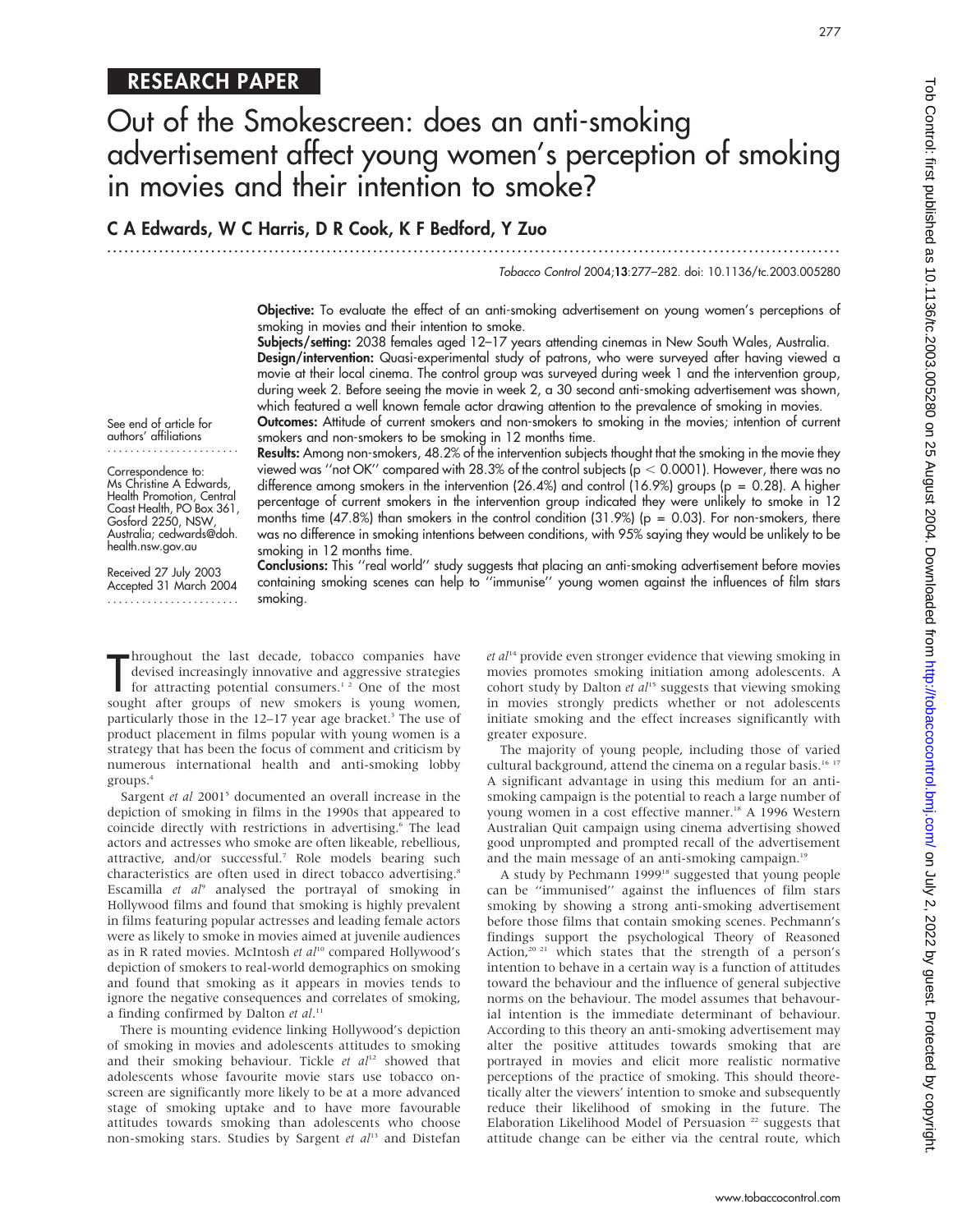utilises deliberate information processing to assess an issue, or via the peripheral route, which takes less effort and may even be subliminal. Smoking scenes in movies influence young people via the peripheral route. An anti-smoking ad attempts to change attitudes through the central route which, according to the theory, is more enduring and more likely to lead to long term behaviour change.

This paper evaluates the use of this approach in an intervention conducted in a real world cinema setting in New South Wales (NSW), Australia. The objective of the study was to evaluate the effect of an anti-smoking advertisement on young women's perceptions of smoking in movies and their intention to smoke. It was hypothesised that, when an anti-smoking advertisement is shown before a movie containing smoking scenes, viewers will be (a) less likely to perceive the smoking as justified and (b) less likely to report an intention to smoke in the future.

#### METHODS Study design

This quasi-experimental controlled study of female adolescents was conducted in cinemas in Central Sydney (metropolitan), Central Coast (regional), and Macquarie (rural) during a two week period over the NSW July 2002 school holidays. Adolescents were surveyed upon leaving the movie. Given the setting of this study in the ''real world'', it was not possible to randomly allocate patrons to control and intervention groups. The movies seen by the intervention and control groups were identical. The control group was surveyed during week 1, and the experimental group during week 2. A 30 second anti-smoking advertisement was shown before seeing the movie in week 2.

#### **Subjects**

Of the 2205 females approached who appeared to be aged between 12 and 17 years, 2038 completed questionnaires and 167 refused, providing a response rate of 92.4%. Most refusals gave ''in a hurry'' or ''couldn't be bothered'' as reasons for not wanting to complete the questionnaire. Central Sydney (metropolitan) contributed 28.5% of the total sample, Central Coast (regional) contributed 51.4%, and Macquarie (rural) contributed 20.2% of the sample.

#### **Materials**

#### Anti-smoking advertisement

The Australian National Tobacco Campaign (NTC) was launched in 1997 and aimed primarily to assist smokers aged 18–40 years to quit smoking. As a mass media led campaign, the NTC is the longest and most intense antitobacco campaign ever seen nationally in Australia.<sup>23</sup> A survey of 400 teenagers was conducted in 1998 to assess the impact of the NTC ''Every cigarette is doing you damage'' on teenagers aged 14–17 years. Although the campaign was not targeted at teenagers, the results showed recognition of the campaign by 96% of teenage smokers and recent quitters; 85% of smokers and recent quitters found the campaign relevant to them; more teenagers than adults reported new learning about the health effects of smoking and said the campaign advertising made them more likely to quit; 86% of non-smoking teenagers said the campaign helped them to remain non-smokers; and 80% of teenagers said the campaign made smoking seem less cool and desirable.<sup>24</sup>

To facilitate the current study, the NTC gave approval to allow use of their ''Tar'' advertisement in cinemas with a new voice-over containing the message we wished to convey. The "Tar" advertisement, featuring a young female smoker, aims to highlight and reinforce the fact that every cigarette delivers tar into smokers' lungs. It graphically demonstrates the damage that smoking does to the body by pouring a beaker of tar (''the amount of tar a pack-a-day smoker inhales'') over a lung. The original voice-over, spoken by an authoritative male voice was removed, except for the final campaign slogan ''every cigarette is doing you damage''.

It was hypothesised that the best option to present the new voice-over message, designed to alter the adolescents' perceptions of their favourite actors smoking, would be a favourite actor. After consulting research showing that females performed better in identification with words read by a female voice, $25 \frac{26}{10}$  it was decided to select a female actor for the voice-over. To ensure the use of an appropriate and influential female voice-over an ad hoc survey of 175 teenage girls between 12 and 17 years was conducted outside local shopping centres. A list of women, appearing on Australian television or in movies popular with the target group, was then provided for the participants to rank in order from 1 (most likely) to 6 (least likely). The survey results clearly indicated that Tammin Surszock (a high profile Australian teenage ''soap'' star) was the target group's choice to use as a voice-over to deliver the following anti-smoking message:

''Hi, I'm Tammin Surszock. I play Danni in ''Home and Away''. You've seen this ad on TV - it's pretty gross, isn't it? I don't smoke and most actors I know don't smoke in real life. So it makes you wonder why there's so much smoking in movies. Next time you see someone smoking in a movie, just remember EVERY CIGARETTE IS DOING YOU DAMAGE.''

There were some concerns about ''muddying'' the message by having the female voice-over talking about smoking in movies while an advertisement showing the health consequences of smoking was running in the background. Three focus groups were conducted with 24 young women, 12–17 years old, using a mock up of the proposed commercial with the female voice-over, and asked respondents what they thought the message was. The female voice-over provided a new perspective that did not interfere with their understanding of the original message.

#### Movies

''Screenit'', an internet film review site providing content information about films, $27$  was used to identify movies due for upcoming release in Australia that would appeal to young women and depicted smoking. In the review, scenes where characters smoke are noted. If the movie is full of such scenes, it is rated ''extreme'' smoking, if there are many smoking scenes it is rated ''heavy'' smoking, more than occasional smoking is rated ''moderate'', and many incidents of smoking rather than full scenes is rated as ''mild'' smoking in the movie. Relevant movies were selected for the study, based on overseas trends of attendance of females aged 12–17 years. Five different movies containing varying amounts of smoking were used.

#### Questionnaire

The questionnaire was based loosely on questions asked in Pechmann and Shih's 1999 study, $18$  but was much shorter given that it was administered as young people left the cinema and not in a classroom context. The one page questionnaire asked respondents what movie they had seen, whether there was any smoking in the movie, and if ''yes'' which characters smoked. They were then asked ''was it OK the character/s were smoking?'' A five point Likert scale was provided. Respondents could choose from ''definitely not OK'', ''somewhat not OK'', ''no opinion'', ''somewhat OK'', and ''definitely OK''. Responses were subsequently recoded into ''not OK'', ''no opinion'', and ''OK''. This was necessary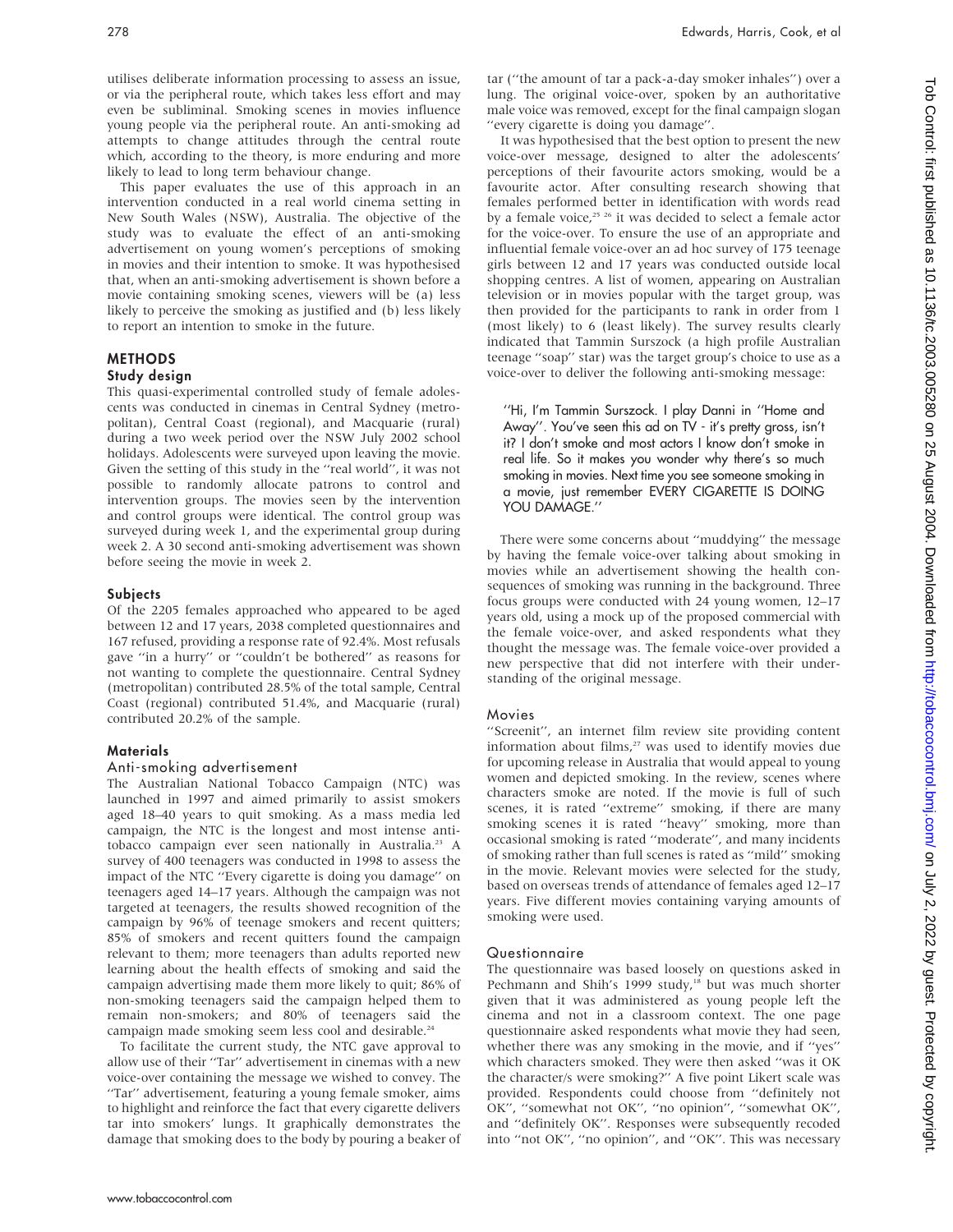|                                        | Control   |      | Intervention |      |         |
|----------------------------------------|-----------|------|--------------|------|---------|
|                                        | $n = 804$ | %    | $n = 1234$   | %    | p Value |
| Current smokers*                       | 73        | 9.1  | 113          | 9.2  | 0.95    |
| Age                                    |           |      |              |      |         |
| 12 year olds                           | 159       | 19.8 | 296          | 24.0 | 0.07    |
| 13 year olds                           | 179       | 22.3 | 283          | 22.9 | 0.78    |
| 14 year olds                           | 152       | 18.9 | 283          | 22.9 | 0.08    |
| 15 year olds                           | 107       | 13.3 | 176          | 14.3 | 0.6     |
| 16 year oldst                          | 114       | 14.2 | 114          | 9.2  | 0.002   |
| 17 year oldst                          | 93        | 11.6 | 82           | 6.7  | 0.0004  |
| Movie                                  |           |      |              |      |         |
| Divine Secrets of the Ya Ya Sisterhood | 8         | 1.0  | 19           | 1.5  | 0.3     |
| <b>Birthday Girl</b>                   | 20        | 2.5  | 37           | 3.0  | 0.51    |
| About A Boyt                           | 5         | 0.6  | 28           | 2.3  | 0.005   |
| Mr Deeds                               | 146       | 18.2 | 190          | 15.4 | 0.17    |
| Men in Black II                        | 625       | 77.7 | 960          | 77.8 | 0.99    |

\*Six respondents did not answer the smoking status question.

Denotes a significant difference in the distribution between control and intervention compared with the whole sample.

because the small percentage of smokers in the sample meant that the sample was too small to analyse using all five responses.

Respondents were also asked ''have you smoked cigarettes in the last 4 weeks?'' and ''do you think you will be smoking cigarettes this time next year?'' A 7 point Likert scale was provided that included ''certain not to be smoking'', ''very unlikely to be smoking'', ''unlikely to be smoking'', ''can't decide how likely'', ''likely to be smoking'', ''very likely to be smoking'', and ''certain to be smoking''. Responses were subsequently recoded into ''likely to be smoking'', ''can't decide how likely'', and ''unlikely to be smoking''.

Those respondents who were part of the intervention group were asked what the health advertisement screened before the movie was about. This was a multiple choice question that included ''alcohol abuse'', ''sniffing glue'', ''gang violence'', ''teenage pregnancy'', ''anti-smoking'', and ''I don't know''.

#### Procedure

As young female patrons were about to enter their chosen movie, they were given a flyer informing them that they would receive a free lipgloss if they completed a short pen and paper questionnaire after viewing the movie. After screening of the target movies, all female audience members who appeared to be aged 12–17 years were approached as they left the cinema. After their age was confirmed, they were invited to complete the questionnaire.

#### Statistical analysis

 $\chi^2$  tests were used to assess whether the characteristics of subjects in the intervention and control conditions were comparable.  $\chi^2$  tests were also used to compare the intervention and control groups with respect to recognition of smoking in the movie, approval of the smoking in the movie, and intention to smoke in the future. Binomial logistic regression was used to compare the intervention and control groups with respect to approval of smoking in the movie and intention to smoke, while adjusting for variables that were not evenly distributed across conditions.

#### RESULTS

#### Characteristics of patrons

Of the total sample of 2038 females, 1234 (39.5%) completed the intervention questionnaire after seeing one of several targeted movies with the anti-smoking advertisement screened before the start of the movie. Eight hundred and four young women (60.5%) completed the control questionnaire after seeing one of the targeted movies without the anti-smoking advertisement attached. Respondents had a mean (SD) age of 13.9 (1.58) years and a median of 14 years. Only 9.2% reported had smoked cigarettes in the previous four weeks. Table 1 compares the characteristics of the intervention and control groups, finding no differences except in relation to age and exposure to particular movies. Overall, 16 and 17 year olds were not evenly distributed between control and intervention groups. Subjects who saw the movie ''About a Boy'' were also not evenly distributed between conditions.

#### Recall of the advertisement

Subjects were asked if they recalled seeing a health advertisement immediately before the movie and, if so, what type of advertisement (multiple choice). Most subjects in the

| Table 2 Recall of anti-smoking advertisement as a function of the level of on-screen<br>smoking in the target movie |                   |                                        |  |
|---------------------------------------------------------------------------------------------------------------------|-------------------|----------------------------------------|--|
| Movie                                                                                                               | Level of smoking  | % recalled advertisement<br>$n = 1234$ |  |
| Divine Secrets of the Ya Ya Sisterhood <sup>28</sup><br>Birthday Girl <sup>29</sup>                                 | Moderate<br>Heavy | 89.5<br>75.7                           |  |
| About A Boy <sup>30</sup>                                                                                           | Mild              | 71.4                                   |  |
| Mr Deeds <sup>31</sup>                                                                                              | Mild              | 60.0                                   |  |
| *Men in Black II <sup>32</sup>                                                                                      | Mild              | $56.5*$                                |  |
| Total                                                                                                               |                   | 58.4                                   |  |

\*Men in Black II had a competing alcohol advertisement screening before the movie in two of the three areas unbeknown beforehand to the researchers. The recall rate for Men in Black II in the area with no competing advertisement was 68.1%.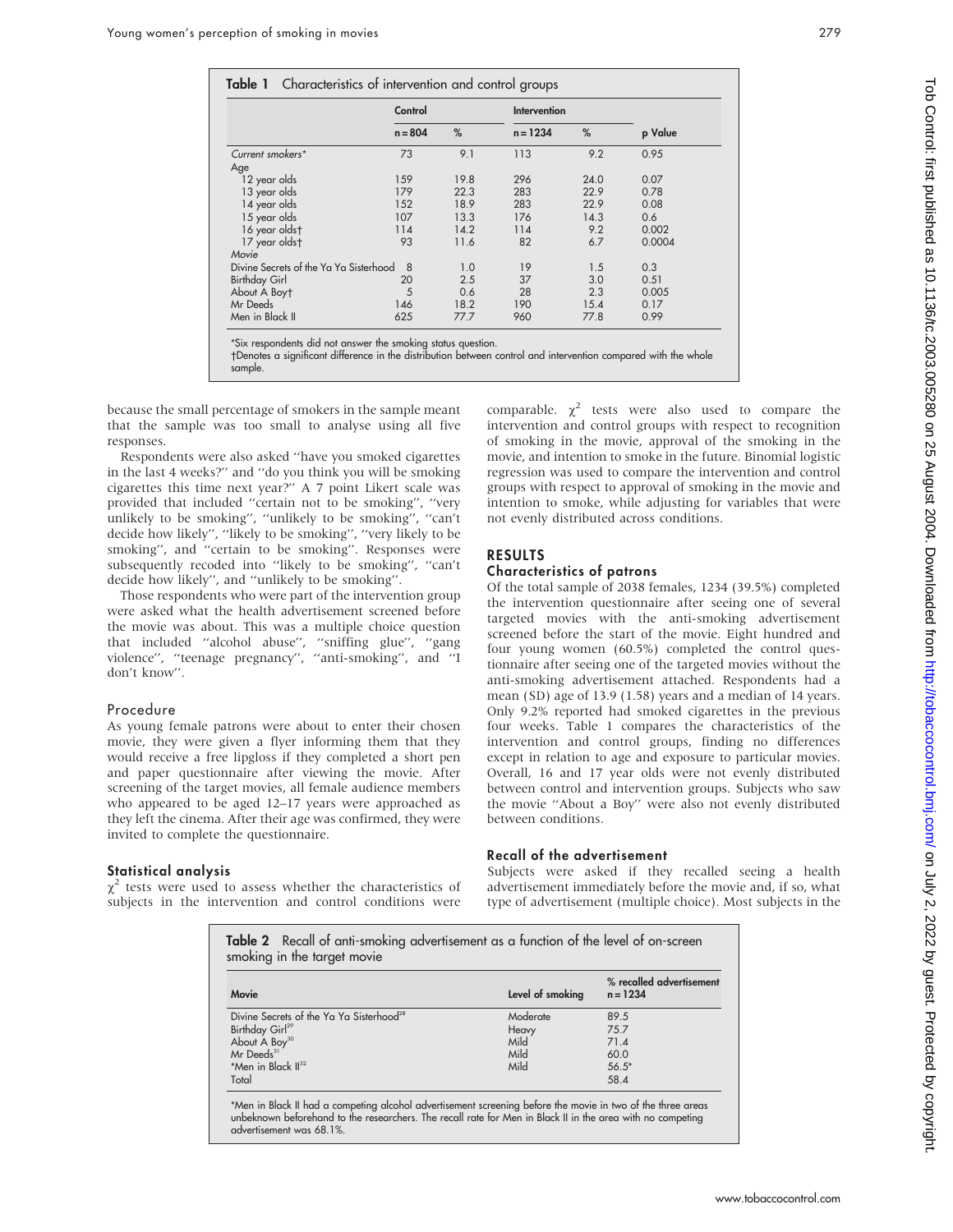|              | Non-smokers       |                         | <b>Smokers</b>   |                        |  |
|--------------|-------------------|-------------------------|------------------|------------------------|--|
|              | Control $n = 716$ | Intervention $n = 1082$ | Control $n = 71$ | Intervention $n = 110$ |  |
| "Not OK"     | 28.3%             | 48.2%                   | 16.9%            | 26.4%                  |  |
| No opinion   | 29.6%             | 26.5%                   | 31.0%            | 30.9%                  |  |
| $''$ OK $''$ | 42.2%             | 25.2%                   | 52.1%            | 42.7%                  |  |

intervention group (58.4%) could recall seeing an antismoking advertisement when surveyed immediately after the movie. Table 2 shows that recall of the anti-smoking advertisement was greatest among subjects who saw movies depicting moderate to heavy on-screen smoking, compared with subjects who saw movies with mild levels of on-screen smoking ( $\chi^2$  = 11.61, df = 2, p = 0.0007).

#### Recall of smoking in the movie

Eighty three per cent of both control and intervention subjects recalled characters smoking in the movie. All of the 83% who recalled the smoking could correctly name (or describe) at least one character who was smoking in the movie without being prompted. Two subjects incorrectly identified characters who were not smoking. Recall of a character smoking in the movie was significantly related to the level of smoking in the movie, with 100% recalling a smoking character in movies with a ''heavy'' level of smoking, 92.6% in movies with ''moderate'' smoking, and 83.6% in movies with a "mild" level of smoking ( $\chi^2 = 13.55$ ,  $df = 4$ ,  $p = 0.009$ ).

#### Opinion of smoking in the movie

The anti-smoking advertisement had a significant overall effect on opinion of smoking in the movie, with subjects significantly more likely to indicate that the smoking in the movie was ''not OK'', if they saw the anti-smoking ad before the movie ( $\chi^2 = 82.95$ , df = 2, p < 0.0001). There was a highly significant relation between opinion of the smoking and smoking status of respondents ( $\chi^2$  = 24.08, df = 2,  $p < 0.0001$ ), with smokers significantly more likely to approve of the smoking in the movie. The effect of the intervention on approval was analysed separately for smokers and non-smokers.

Among non-smokers, table 3 shows there was a significant effect in favour of the intervention group, with 48.2% of the intervention group saying that the smoking was ''not OK'', compared with 25.2% of the control group ( $\chi^2 = 83.11$ ,  $df = 3$ ,  $p < 0.0001$ ). A binary logistic regression was carried out to adjust for age and movie exposure differences, which indicated there were significantly more non-smoking intervention respondents who said that the smoking in the movie was ''not OK'', compared with non-smoking control respondents (Wald  $\chi^2 = 75.784$ , df = 1, p < 0.0001).

Among smokers, there was no difference between groups in relation to the level of approval of smoking in the movie  $(\chi^2 = 2.52, df = 2, p = 0.28)$ , although the intervention group showed a higher percentage of disapproval than the control group (table 3). After adjusting for age and movie, there was still no significant difference between smokers' level of approval (Wald  $\chi^2 = 1.37$ , df = 1, p = 0.242).

#### Intention to smoke

There was no overall significant effect of the intervention on intention to smoke ( $\chi^2 = 3.26$ , df = 2, p = 0.196). There was a significant relation between intention to smoke and smoking status ( $\chi^2$  = 643.09, df = 2, p < 0.0001), with a lower percentage of smokers than non-smokers indicating they would be unlikely to be smoking this time next year. Therefore, a separate analysis for smokers and non-smokers for the effect of the intervention on intention to smoke was undertaken. The anti-smoking advertisement had a significant effect on intention to smoke for respondents who were current smokers ( $\chi^2 = 9.03$ , df = 2, p = 0.01). After adjusting for age and movie, there was a significantly higher percentage of current smokers who said they were unlikely to be smoking this time next year in the intervention group than the control group (Wald  $\chi^2 = 4.59$ , df = 1, p = 0.03) (table 4).

However, there was no difference between groups in smoking intentions among non-smokers in bivariate analyses  $(\chi^2 = 0.97, df = 2, p = 0.62)$  or binomial regression after adjusting for age and movie (Wald  $\chi^2 = 1.25$ , df = 1,  $p = 0.263$ ) (table 4).

#### **DISCUSSION**

The study provided some support for the hypothesis that when an anti-smoking advertisement is shown before a movie with smoking, the smoking in the movie is less likely to be perceived as justified, although this finding was only observed among non-smokers. This finding adds strength to Pechmann and Shih's 1999 findings<sup>18</sup> that ninth grade students who saw an anti-smoking advertisement tended to elicit negative thoughts about smoking and smokers. There is strong evidence that youth's perceptions of smokers are highly predictive of their smoking behaviours.<sup>33-35</sup>

The study supported the second hypothesis for smokers (but not non-smokers) that an anti-smoking advertisement shown before a movie with smoking scenes would result in lower intentions to smoke in the future. The finding that a higher proportion of smokers in the intervention condition reported they were unlikely to be smoking in the future suggests that the anti-smoking advertisement may have encouraged young smokers to consider quitting, at least in

|                         | Non-smokers |                                                                                   | <b>Smokers</b> |       |  |
|-------------------------|-------------|-----------------------------------------------------------------------------------|----------------|-------|--|
|                         |             | Control $n = 728$ Intervention $n = 1112$ Control $n = 72$ Intervention $n = 113$ |                |       |  |
| Unlikely to be smoking  | 95.1%       | 95.4%                                                                             | 319%           | 47.8% |  |
| Can't decide how likely | 4.3%        | 3.6%                                                                              | 22.2%          | 27.4% |  |
| Likely to be smoking    | 0.7%        | 1.0%                                                                              | 45.8%          | 24.8% |  |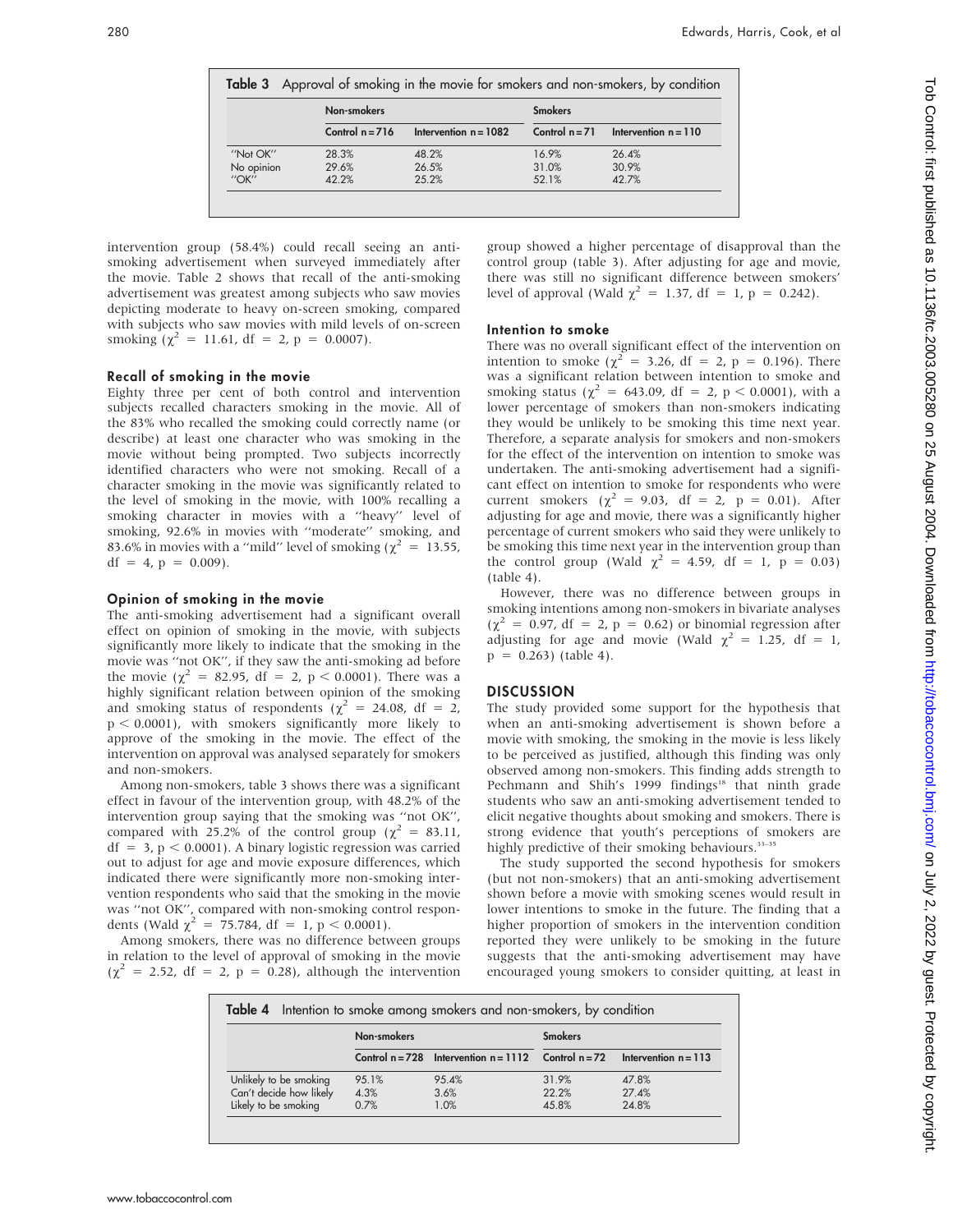the short term. The strength of the effect was relatively large (47.8% of intervention smokers compared with 31.9% of controls), given the intervention comprised only one, 30 second advertisement. Pechmann and Shih<sup>18</sup> showed that without the presence of an anti-smoking advertisement movie viewers intention to smoke was enhanced by movies with smoking content. Screening the anti-smoking advertisement neutralised the effect of the smoking on intention to smoke in the Pechmann study, as suggested in our own study.

It is worth noting that 95% of non-smokers in both the control and intervention groups said they did not intend to be smoking in the future, so there was very little room for improvement in this group. Australian and US research has found that stated intention among non-smokers to become smokers is a good predictor of smoking uptake.<sup>36-38</sup> While the intervention did not appear to promote reduced intentions among non-smokers, there was no evidence that the intervention had the unintended effect of enhancing smoking intentions among teen non-smokers.

Recall of the anti-smoking advertisement among intervention subjects varied according to the amount of smoking in the movie and whether there was a competing health message being advertised at the same time as the antismoking advertisement. At best, 89.5% recalled the advertisement when there was no competing health advertisement and a moderate amount of smoking in the movie. At worst, 56.5% recalled the advertisement when the movie had a mild amount of smoking and a competing anti-alcohol advertisement. Given that in all cases there were at least four other advertisements of some type running before the antismoking advertisement and that the respondents had only seen one screening of the 30 second anti-smoking advertisement, these results were quite pleasing. They also have important ramifications for the placement of future antismoking advertisements in cinemas. Placing the advertisements before movies with moderate or heavy smoking content and avoiding competing health advertisements are key strategies for optimising recall of the advertisement.

Recall of characters smoking in the movie was unrelated to seeing the anti-smoking advertisement before the movie. The results indicate that the vast majority of cinemagoers remember who was smoking in the movies they see, even when there is little smoking content in those movies. Every respondent who saw the movie with heavy smoking content correctly recalled at least one character who smoked in that particular movie. The anti-smoking advertisement cannot be accused of drawing attention to the smoking in the movie, because young people recall the smoking in any case. However, this study suggests that anti-smoking ads can counter young non-smokers' perceptions of the smoking content as justified. This is a strong argument for using antismoking advertisements to counter the influence of smoking in movies.

The study design had two major limitations. Firstly, because the study was conducted in real movie theatres, it was not possible to randomly allocate movie goers to control or intervention groups. However, variables that significantly differed between control and intervention groups were identified and multivariate analyses were used to adjust for these differences. Furthermore, analyses were stratified by smoking status.

Secondly, we did not collect baseline information on approval of movie smoking or intention to smoke. In this study, it was judged that collection of this data would prime subjects (especially control group subjects) to smoking in movies. Additionally, matching of baseline and post-movie questionnaires in this setting would have been extremely difficult.

#### What this paper adds

Out of the Smokescreen is the first study that measures the impact of an anti-smoking ad in the ''real world'' of the cinema using a control group. Previous research by Pechmann and Shih (1999) suggested that anti-smoking ads screened before movies that portrayed characters smoking would ''immunise'' young people against positive smoking images in movies. Pechmann's study was carried out in a classroom context, and Pechmann and Shih identified the need to test the hypothesis in cinemas with current movies and real cinemagoers. Our study supports Pechmann's findings and provides much needed evidence that anti-smoking ads can not only change the way cinemagoers view smoking in movies but can also affect their intention to smoke.

Thirdly, the opportunistic nature of the sample raises the issue of representativeness. The study attempted to survey every young woman leaving the selected movies who appeared to be between 12 and 17 years of age, but there is no way of identifying or describing those cinemagoers who may have been missed. However, the free lipgloss proved to be quite an enticement and very few young cinemagoers who were approached, declined to complete the survey. Australian research<sup>16</sup> indicates that 94% of young Australians had attended the cinema in the last 12 months and 56% had attended in the last four weeks. A school holiday period was chosen to optimise the likelihood of attaining a large representative sample of young cinemagoers.

The major strength of this study lies in the fact that it measured the reactions of the target audience to antismoking advertisements viewed under naturalistic conditions in real cinemas using a control group. An extensive literature search and consultation with anti-tobacco experts in Australia and the USA has produced no evidence that this type of study has been done previously. Pechmann and Shih<sup>18</sup> acknowledge the limitations of conducting their research in "relatively sterile classroom settings". The findings of this "real life" study confirm Pechmann's findings that antismoking advertising before movies in which characters are smoking can have a discernible impact on attitudes to smoking and intention to smoke. Placing an anti-smoking advertisement before movies that contain smoking scenes can help to ''immunise'' young women against the influences of film stars smoking.

#### ACKNOWLEDGEMENTS

This project was funded by the NSW Health Women's Health Strategy. The authors acknowledge the support of the Australian National Tobacco Campaign and the staff of the Central Coast, Central Sydney and Macquarie Health Promotion Units.

#### Authors' affiliations .....................

C A Edwards, W C Harris, D R Cook, K F Bedford, Y Zuo, Health Promotion, Central Coast and Central Sydney, NSW, Australia

#### **REFERENCES**

- 1 Lawson V. Glamour Puff. Tobacco Control 2003;12:3–5.
- 2 Carter Stacy. Worshipping at the Alpine Altar: promoting tobacco in a world without advertising. Tobacco Control 2001;10:391-3.
- 3 Amos A, Hagland M. From social taboo to ''torch of freedom'': the marketing of cigarettes to women. Tobacco Control 2000;9:3–8.
- 4 Mekemson C, Glantz S. How the tobacco industry built its relationship with Hollywood. Tobacco Control 2002;11(suppl I):i81-91.
- 5 Sargent JD, Tickle JJ, Beach ML, et al. Brand appearances in contemporary cinema films and contribution to global marketing of cigarettes. Lancet 2001;357:29–32.